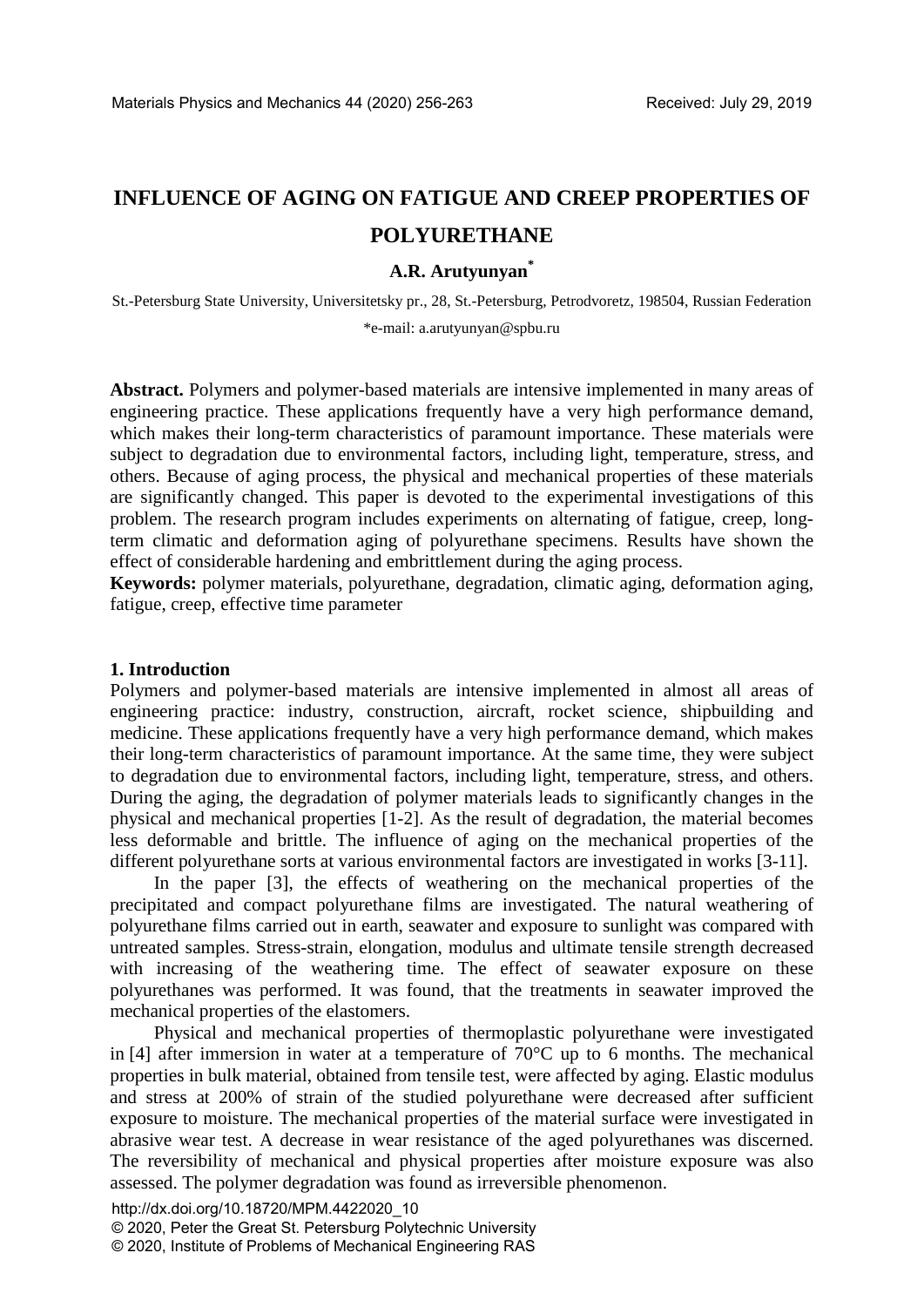Influence of aging on fatigue and creep properties of polyurethane 257

The effects of environmental aging on the mechanical performance of elastomeric polyurethane were investigated in [5] using two accelerated aging techniques: ultraviolet and hygrothermal. Samples were subjected to ultraviolet and hygrothermal exposure for a period of 5 months. The stress and strain to failure, tearing energy, and storage modulus were evaluated at different intervals for both aging techniques. It was found that the ultraviolet exposure caused severe degradation of the polyurethane in comparison with the hygrothermal exposure. A reduction of more than 98% in the tearing energy was observed for the ultraviolet exposed samples after 5 months compared with only a 35% reduction in the tearing energy for the hygrothermal-exposed samples. A similar trend was observed for tear strength and storage modulus.

Paper [6] presents results of experimental study of polyurethane samples of two hardnesses (40 and 90 Shore A), which have been subjected to immersion in artificial sea water for periods up to two years at temperatures from 50 to 100 °C. In parallel samples have been immersed at sea in the Brest Estuary for up to five years. Mechanical properties have been measured on tensile specimens after ageing. An estimation based on a linear Arrhenius extrapolation indicates that the timescale for 50% property loss at sea temperatures is in excess of 100 years. The results from sea ageing confirm that these materials retain 100% of their initial tensile properties after five years of immersion.

The estimation of degradability of different polyurethanes in the Baltic Sea water and liquid medium containing sea water with sodium azide  $(NaN<sub>3</sub>)$  was the subject of study in [7]. The incubation of polymer samples took place in both environments for a period up to 12 months. The characteristic parameters of seawater and their influence on degradation of polyurethanes are discussed. The changes of weight, tensile strength and morphology of polyurethane samples were tested after particular period of incubation in both environments. It is demonstrated, that the degree of degradation of polyurethanes in seawater is dependent on the degree of crosslinking.

The samples from thermoplastic polyurethanes were made using 3D printing and then subjected to the aging process in synthetic mine water at intervals of 2, 7 and 30 days [8]. The values of stress at the yield strength, stress at break, elongation at the yield strength and elongation at break did not change significantly regardless of the aging time. Shore A hardness tests also showed no changes in the hardness of the aged samples with respect to the native samples. The Fourier transform infrared spectroscopy tests of native and aged samples additionally confirmed that during the aging process the polyurethane chain was not degraded.

Article [9] is devoted to investigation of accelerated and outdoor aging up to 10 years of the acrylic polyurethane coatings with and without UV-stabilizers. Coatings containing photoabsorbers exhibited an excellent weathering durability, up to 72 cycles upon accelerated aging and 10 years in natural outdoor exposure, while the unstabilized coatings appeared serious cracks, damages and chalking after 48 cycles of accelerated aging and after 5 years in outdoor weathering exposure. The degradation of coatings was also investigated by monitoring atomic force microscopy, weight loss and gloss loss, cracking, blistering and flacking of the coating.

In the work [10], the degradation behavior of some polyurethane membranes exposed to artificial weathering environment for different exposure time was studied. The specimens were investigated before and after exposure to accelerated ageing during 0, 100, 300 and 600 h. It is observed that the mechanical properties of the polyurethane membranes change as function of ageing time. A slight decrease of the mechanical properties namely, tensile strength and elongation at break was remarked. Fatigue tests on non-aged and aged polyurethane membranes were performed for a total of 5 cycles at both maximum and minimum retention time of 2 s, and an elongation of 100% and 2%, respectively. In the cyclic fatigue test, the same behavior is observed as in the tensile strength measurements, namely the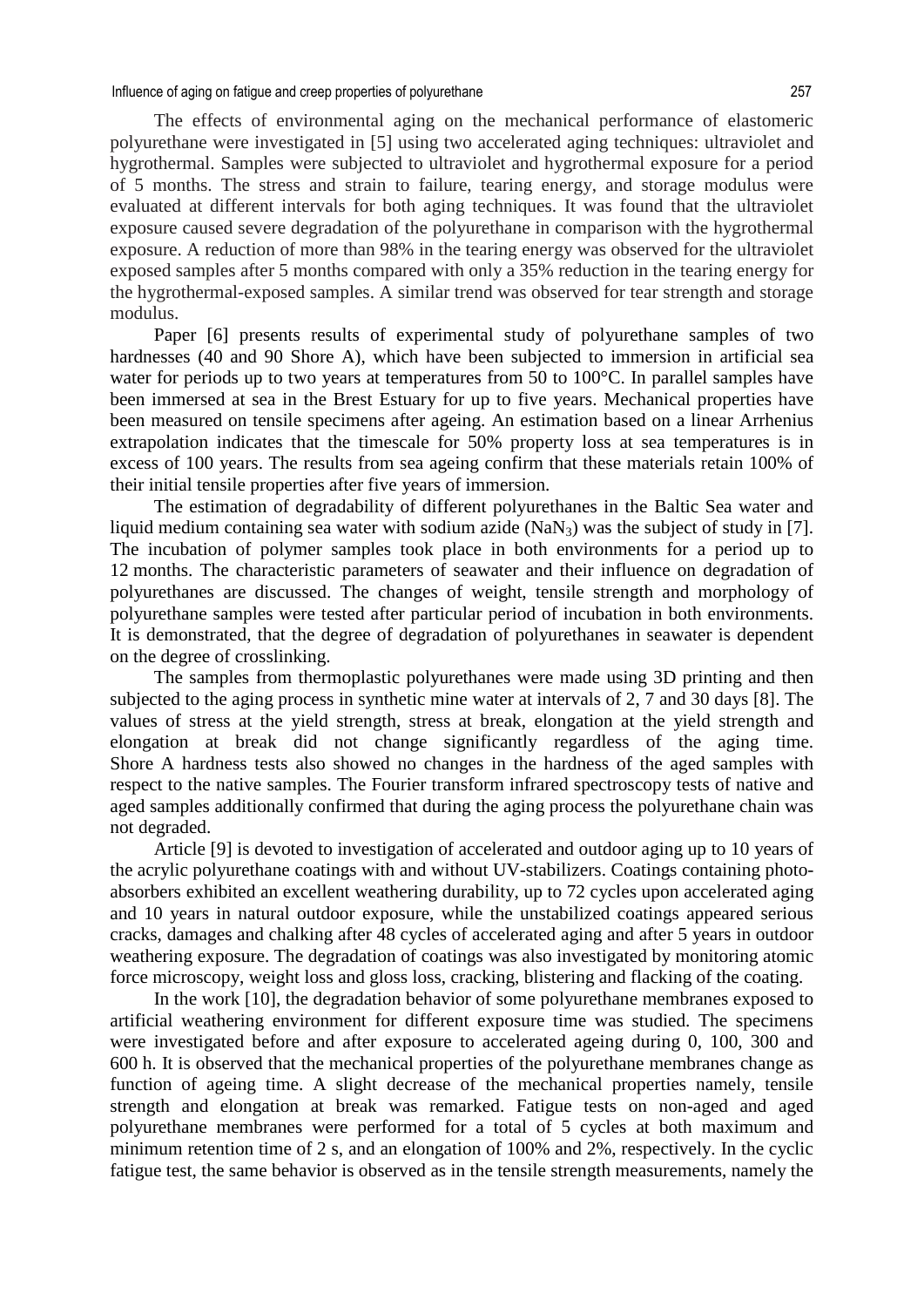analyzed samples needs different stress to break the macromolecular chains. The investigations of material surface properties were also conducted. The appearance of some particles and clusters due to the erosion of the surface, but no noticeable cracks were observed after the 600 h of accelerated ageing. Experimental results show that the decomposition of polyurethane membranes is a complex process and is the results of a multitude of physical and chemical phenomena, which involves the combination of several steps such as chain scission, re-arrangement of them and crosslinking.

Experiments on the alternation of deep compression of rectangular polyurethane specimens and long-term climatic and deformation aging [11] were carried out. According to the obtained experimental results in the process of long aging of about nineteen years, the hardening of material is no monotonic. The maximum value of hardening (according to stress value) is more than 30 times compared to the specimens without aging. With increasing of aging time, the material become softening. These effects need further research.

In this paper the research program includes experiments on alternation of fatigue, creep, long-term climatic and deformation aging of polyurethane specimens. A round reinforced polyurethane drive belt Continental Contitech with the diameter of 4 mm was used. Experiments were carried out on specimens with the working length of 2.5-3.1 mm. Fatigue experiments were conducted on a desktop servo-hydraulic fatigue test machine Si-Plan SH-B and creep experiments on Shimadzu AGX-50 plus tearing machine.

# **2. The influence of climatic and deformation aging on fatigue strength of polyurethane specimens**

Cyclic experiments of polyurethane specimens with repeated tension with the variation of the deformation  $\epsilon$  = 1.5 and loading frequency of 10 Hz was conducted. Thus, the average number of cycles N to fracture, which was about 120 000 cycles, was determined.

The following experimental programs to study the influence of climatic and deformation aging on fatigue strength were used.

Program 1. Specimens were initially placed in water at room temperature, then were frozen at temperature - 18°C and exposure in ice during 4, 11, 19 and 23 days. Then specimens were tested to N/1.2 cycles under noted loading parameters; were aged in the laboratory during 1 year and then tested to fracture.

Program 2. Specimens were initially placed in boiling water for 1 hour and exposure in water at room temperature during 11 and 18 days. Then specimens were tested to N/1.2 cycles under noted loading parameters; were aged in the laboratory during 1 year and then tested to fracture.

The results of the influence of climatic and deformation aging on the cyclic strength of polyurethane specimens according programs 1-2 are presented in Table 1.

|                                                 | Without<br>aging | Aging                  |           |         |         |                   |           |
|-------------------------------------------------|------------------|------------------------|-----------|---------|---------|-------------------|-----------|
|                                                 |                  | Program 1              |           |         |         | Program 2         |           |
|                                                 |                  | exposure in ice during |           |         |         | exposure in water |           |
|                                                 |                  |                        |           |         |         | during            |           |
|                                                 |                  | 4 days                 | 11 days   | 19 days | 23 days | 11 days           | 18 days   |
| Average<br>number of<br>cycles to<br>fracture N | 120 000          | 395 000                | 1 045 000 | 740 000 | 127 000 | 578 000           | 5 635 000 |
| $N/N_{\text{unaged}}$                           |                  | $>$ 3                  | > 8       | > 6     |         | >4                | >46       |

Table 1. The influence of climatic and deformation aging on the cyclic strength of polyurethane specimens at  $\varepsilon = 1.5$  and a frequency of 10 Hz according to different programs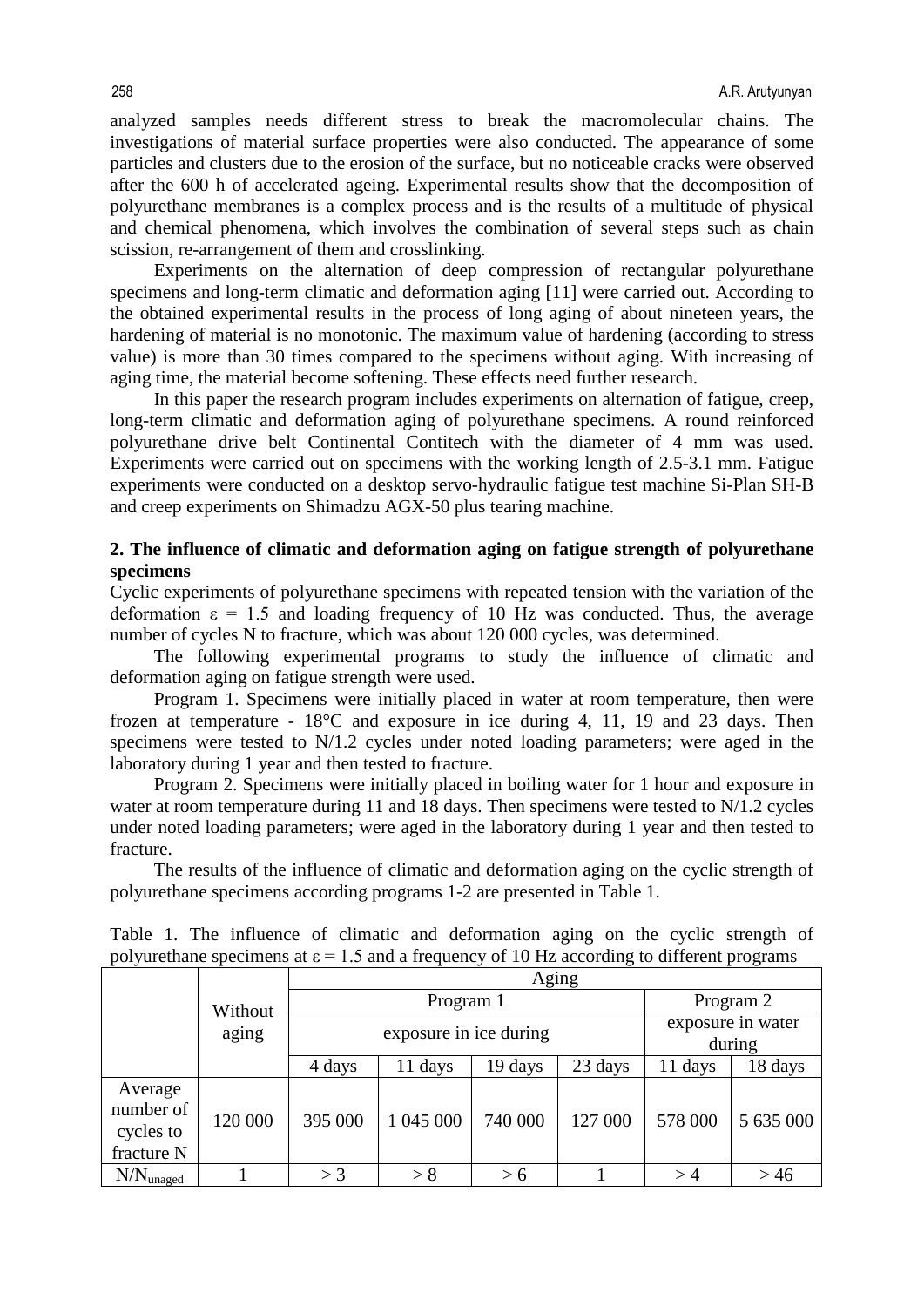Influence of aging on fatigue and creep properties of polyurethane 259

According to the obtained results, a significant cyclic hardening is observed, which considerably depends on the aging program. Thus for program 1, exposure in ice during 4 and 11 days leads to increasing of number of cycles to fracture in 3 and 8 times correspondingly, compared for specimens without aging. Further exposure in ice leads to decrease of number of cycles to fracture. For 19 days, it is only 6 times more compared for unaged specimens. For 23 days, it is approximately equal to number of cycles to fracture for specimens without aging.

## **3. Influence of climatic and deformation aging on creep deformation of polyurethane specimens**

To study the influence of climatic and deformation aging on the creep deformation of polyurethane, the specimens were tested according to the following program.

Program 3. Specimens were tested to 105 000 cycles at  $\Delta l = 4$  mm and 10 Hz; then aged in laboratory conditions for 1 year; than tested to 105 000 cycles at noted loading parameters; then aged in laboratory conditions for 2 years; and then tested for creep at room temperature with various constant loads.

The obtained experimental creep curves according program 3 are compared with corresponding creep curves for the specimens without aging. These curves are shown on Figs. 1-3. Curves marked by number 1 corresponds to specimens without aging and marked by number 2 to specimens after aging according to program 3.

It follows from Figures 1-3 that for specimens after aging the creep time for fixed deformation was increased up to three times compared with specimens without aging.



**Fig. 1.** Experimental creep curves under constant load of 80 N for polyurethane specimens without aging (curve 1) and after aging (curve 2)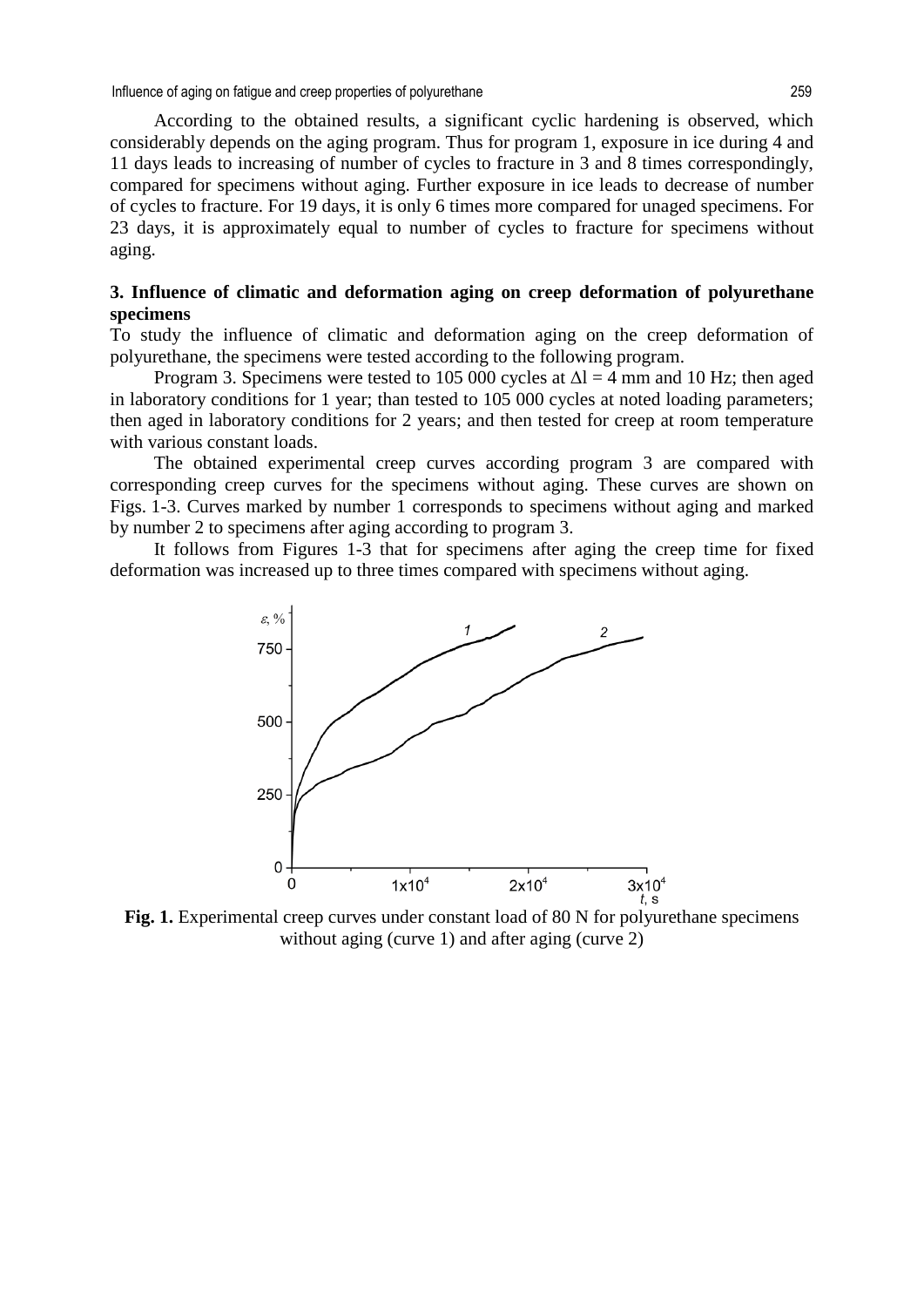





**Fig. 3.** Experimental creep curves under constant load of 60 N for polyurethane specimens without aging (curve 1) and after aging (curve 2)

### **4. An effective time parameter**

To describe the process of deformation aging parameter  $\alpha$  is introduced [2]  $d\alpha = f_1(\alpha, \varepsilon, T, t)dt + f_2(\alpha, \varepsilon, T, t)d\varepsilon,$  (1)

where  $\varepsilon$  is the value of deformation,  $t$  is the real time,  $T$  is temperature.

Parameter  $\alpha$  will be considered as an effective time, which is capable to describe the aging (deformation and quench). According to relation (1) in the instantaneous active loading this parameter can be considered as 'deformation time'  $\varepsilon$ . In unloading state  $d\varepsilon = 0$  and  $\alpha$ reduces to the real time *t* . We may call it as the 'chemical time'.

For the Maxwell equation, we will receive the following modified relation

$$
\frac{d\varepsilon}{d\alpha} = \frac{d}{d\alpha} \left[ \frac{\sigma}{E(\alpha)} \right] + \frac{\sigma}{\eta(\alpha)}.
$$
\n(2)

Further, we will consider the simple version of elastic viscous model (2) expressed in scale of effective time (1)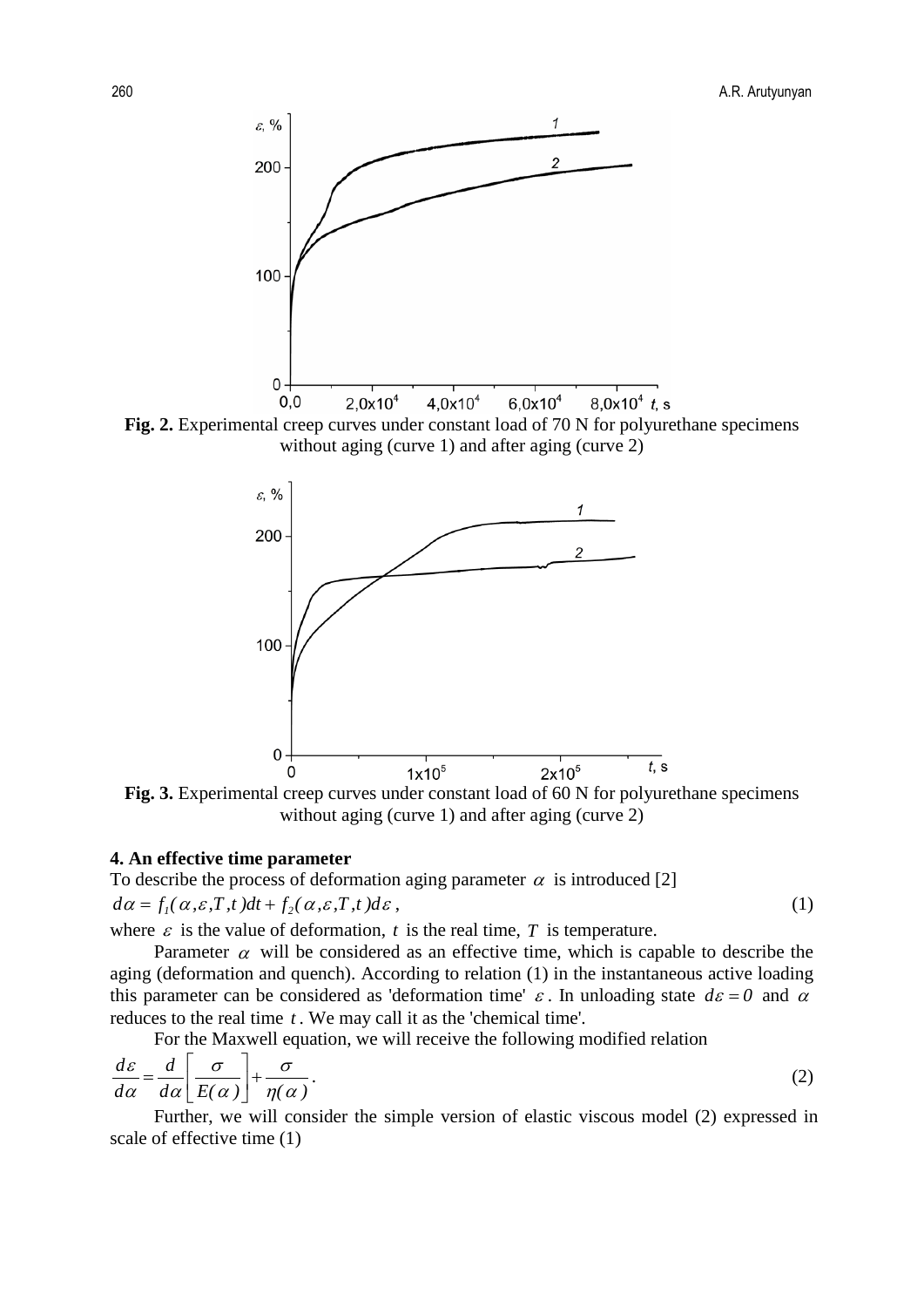Influence of aging on fatigue and creep properties of polyurethane 261

$$
\frac{d\varepsilon}{d\alpha} = \frac{1}{E} \frac{d\sigma}{d\alpha} + \frac{\sigma}{\eta},
$$
\n
$$
d\alpha = k(\alpha_{\infty} - \alpha)t^{m}dt,
$$
\n(3)

where *E*,  $\eta$ , *k*,  $\alpha_{\infty}$ , *m* are constants,  $\alpha$  is a parameter of material degradation ( $\alpha = N/N_0$ ,  $N_0$  is the initial number of chemical bonds, *N* is the current number of fractured chemical bonds).

So the equation (4) can be considered as an equation of chemical reaction and parameter α has a meaning of chemical time. With the initial conditions  $t = 0$ ,  $\alpha = \alpha_0$ ,  $\varepsilon = \frac{\sigma_0}{E_0}$ , the solution of the system (3)-(4) can be written in the form

$$
\varepsilon = \frac{\sigma_0}{E_0} \left[ 1 + \frac{\alpha_\infty - \alpha_0}{\tau} \left( 1 - \exp\left( - \frac{k}{m+1} t^{m+1} \right) \right) \right].
$$
 (5)

The theoretical creep (compliance) curves according relation (5) and experimental creep curves (marked by curves with circle points) under constant load of 60 N for polyurethane specimens without aging and after aging according to program 3 are shown on Figs. 4 and 5.



**Fig. 4.** The theoretical creep (compliance) curves according (5) and experimental points for polyurethane specimens tested on creep under constant load of 60 N without aging

In calculations the following coefficients were used:  $\alpha_0 = 0$ ,  $\alpha_{\infty} = 1$ ,  $m = 0$ ,  $k = 2.5 \cdot 10^{-5} \text{ s}^{-1}$ ,  $\tau = 8 \cdot 10^{-3} \text{ s}$ ,  $E_0 = 35 \text{ MPa}$  (for specimens without aging) and  $\alpha_0 = 0$ ,  $\alpha_{\infty} = 1$ ,  $m = 0$ ,  $k = 9 \cdot 10^{-5}$  s<sup>-1</sup>,  $\tau = 9.65 \cdot 10^{-2}$  s,  $E_0 = 4$  *MPa* (for specimens after aging according to program 3).

From Figures 4 and 5 can be seen, that relation (5) well describes the experimental creep curves for polyurethane specimens without aging and after aging.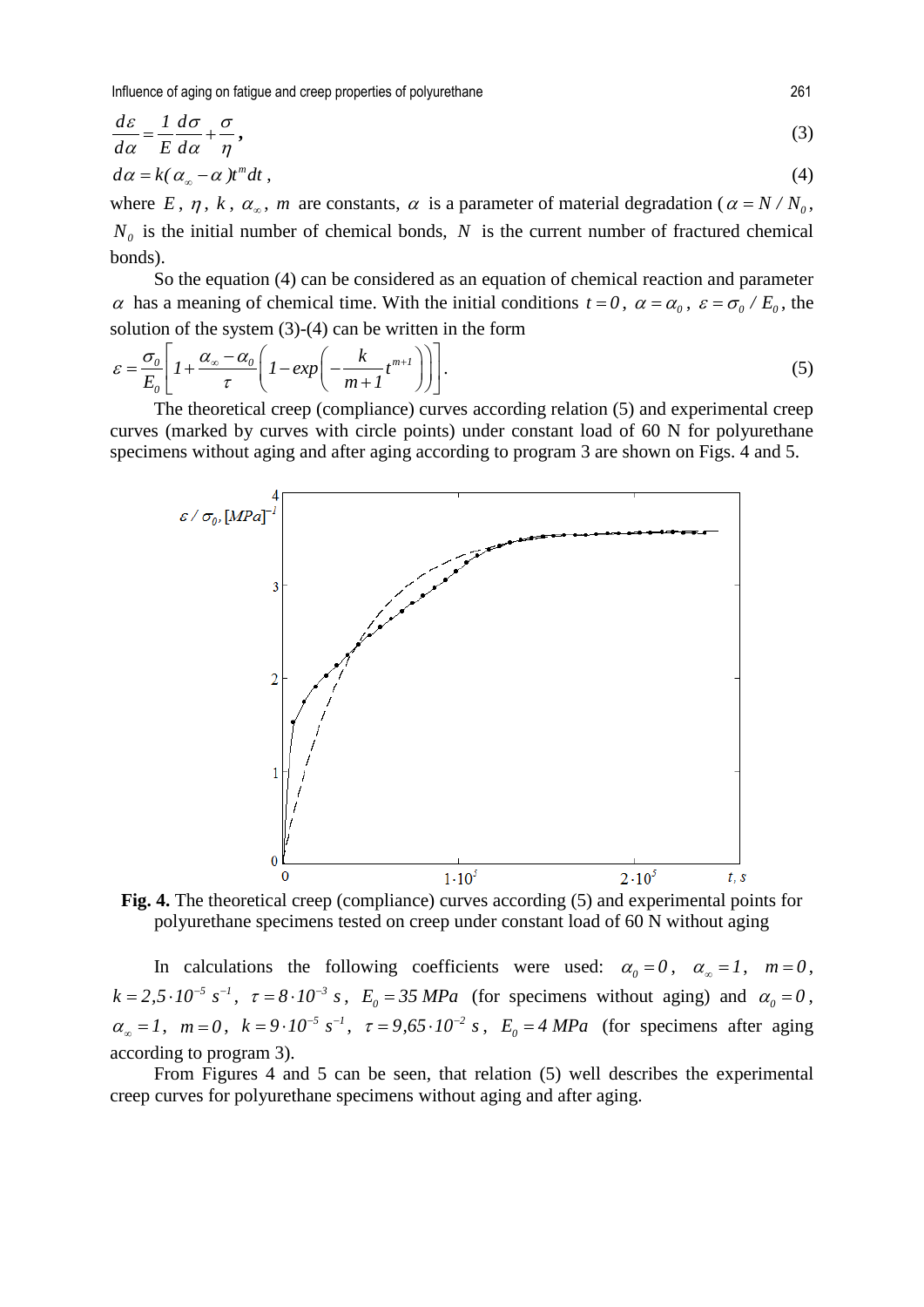

**Fig. 5.** The theoretical creep (compliance) curves according (5) and experimental points for polyurethane specimens tested on creep under constant load of 60 N and after aging according to program 3

### **5. Conclusions**

Experiments for alternation of cyclic loadings and climatic aging during one year of the unloaded specimens are carried out. Results have shown the effect of considerable hardening and embrittlement depends on aging program. Some specimens were tested on creep at room temperature after cyclic loadings and climatic aging. Experimental creep curves for aged specimens and specimens without aging are received. For aged specimens the creep time for fixed deformation was increased up to three times compared with specimens without aging. To describe the process of deformation aging effective time parameter is introduced. The system of equations consists of equation of chemical reaction for effective time parameter and modified Maxwell equation is formulated. A good agreement of theoretical and experimental creep curves obtained for specimens without aging and after aging is observed.

*Acknowledgements. Financial support of the Russian Foundation for Basic Research is gratefully acknowledged (Grant N 18-01-00146).* 

#### **References**

[1] Struik LCE. *Physical aging in amorphous polymers and other materials.* Amsterdam: Elsevier; 1978.

[2] Arutyunyan RA. *The problem of strain aging and long-term fracture in mechanics of materials.* SPb.: Publishing House of the St. Petersburg State University; 2004. (In Russian)

[3] Oprea S, Oprea V. Mechanical behavior during different weathering tests of the polyurethane elastomers films. *European Polymer Journal*. 2002;38(6): 1205-1210.

[4] Boubakri A, Elleuch K, Guermazi N, Ayedi HF. Investigations on hygrothermal aging of thermoplastic polyurethane material. *Materials and Design*. 2009;30(10): 3958-3965.

[5] Aglan H, Calhoun M, Allie L. Effect of UV and Hygrothermal Aging on the Mechanical Performance of Polyurethane Elastomers. *Journal of Applied Polymer Science.* 2008;108(1): 558-564.